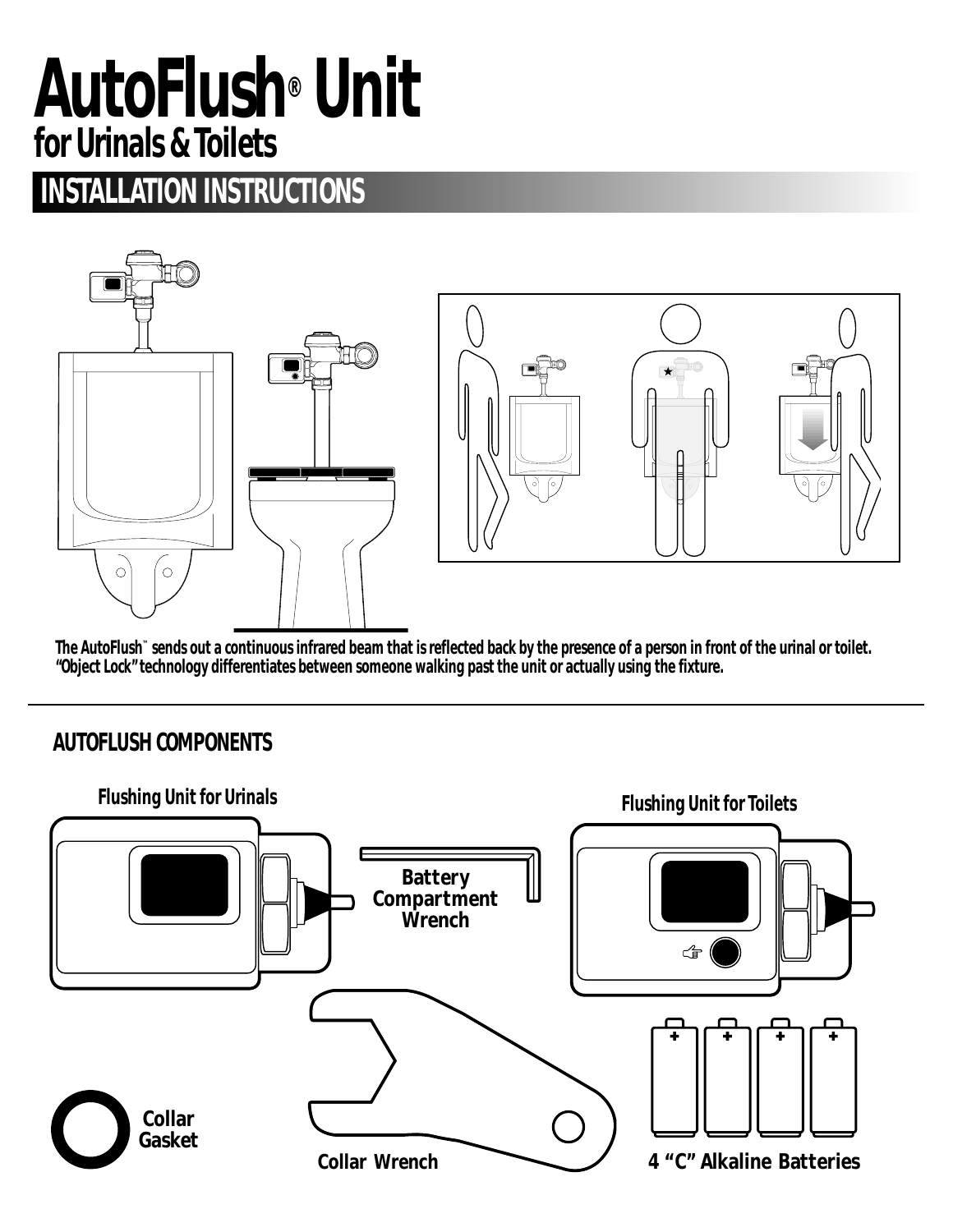

**Using the supplied collar wrench, remove handle from flush valve.**

**Note: On some flush valves with a faulty air vent, or recently flushed valve, be prepared to collect a small amount of water with a rag or sponge placed under the handle.**

**Place collar gasket into collar nut and attach the Autoflush unit where the handle was removed. Tighten collar nut with supplied collar wrench.**

**Note: Save handle in the event you wish to reuse for service of AutoFlush.**







**Using supplied battery compartment wrench, remove battery compartment from the AutoFlush unit.**

|       | + | п |
|-------|---|---|
| ۰<br> | ۰ |   |

**Load batteries into compartment tray (note position of batteries in tray), and reinstall battery tray into the AutoFlush unit.**

**Secure tray with battery compartment wrench. The last three turns of the wrench will activate the AutoFlush unit. The Purinel NoTouch AutoFlush System is now operational.**

**Your AutoFlush unit comes preset from the factory. If special circumstances require adjustment of the activation distance, see Appendix A—Adjusting your AutoFlush.**

**The AutoFlush unit has a 7 minute start-up sequence in which the Object Lock Sensor will flash the User-In-View green L.E.D. continuously as long as a user is in view. After the start-up sequence is completed and when the Object Lock Sensor has a user in view, the User-In-View green L.E.D. will flash only 3 times after 5 seconds delay. This delay prevents needless flushes when someone walks by.**

# 2 **ACTIVATION Remove Battery Compartment**



# **Install Battery Compartment**

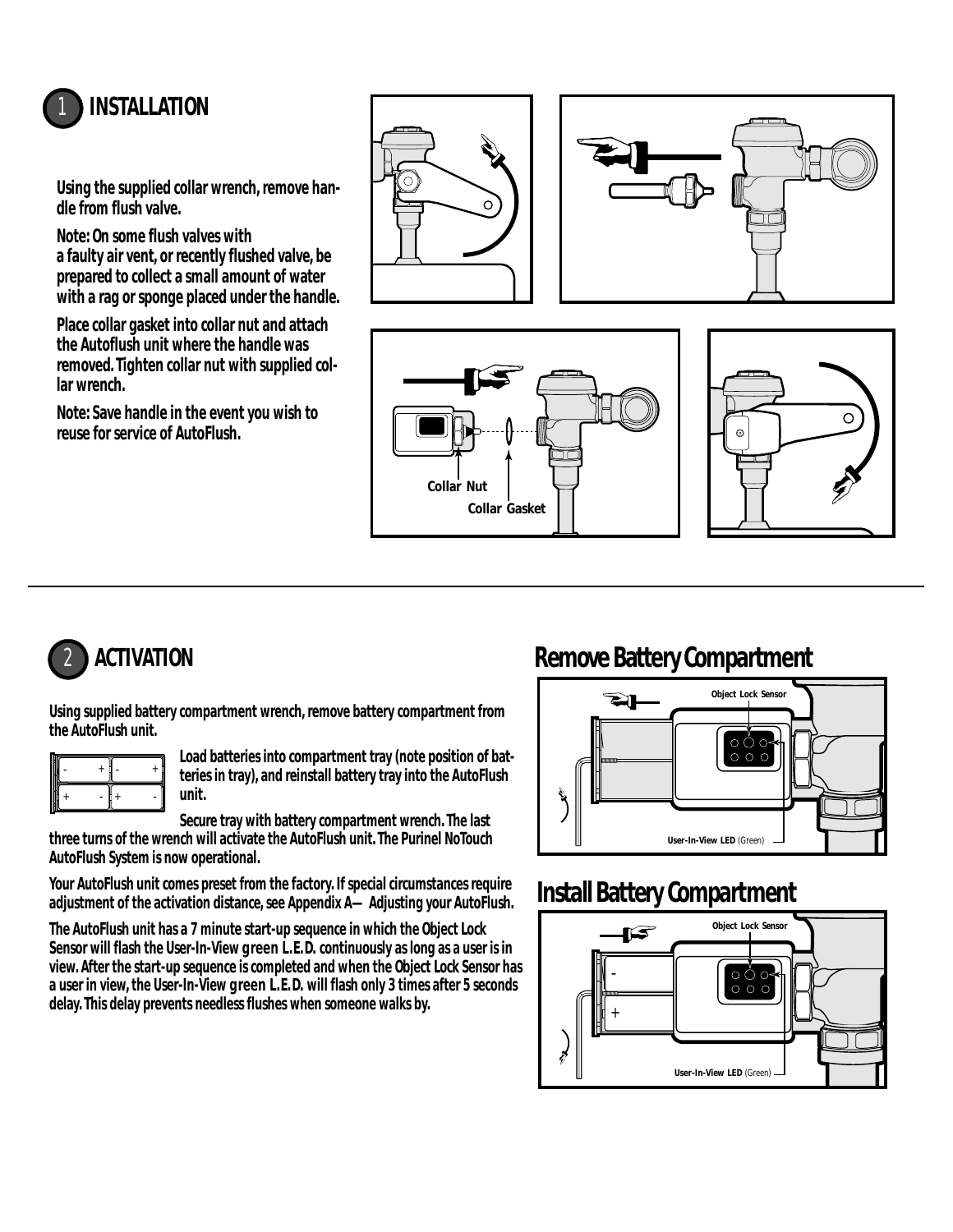#### **VISUAL INDICATOR GUIDE**



#### **ADJUSTING YOUR AUTOFLUSH**



**Use battery compartment wrench to remove battery compartment tray.**



**Pull cover off by rotating battery side forward and out.**



**Sensor Adjustor Tool comes in a built in storage pocket. Replace after use.**

# **TO CHANGE ACTIVATION DISTANCE FOR THE OBJECT LOCK SENSOR:**

- **1 Remove battery compartment tray as shown at left.**
- **2 Remove cover and sensor adjustor tool as shown at left.**
- **3 Replace battery compartment in AutoFlush to activate unit.**
- **4 Press sensor range reset button shown on next page (the green L.E.D.will flash continuously when it has an object in view for the seven minute reset period).**
- **5 Stand at desired activation distance.**
- **6 Use sensor adjuster tool and turn Distance Adjustment Screw all the way down and then turn slowly up until green L.E.D. begins to flash.**
- **7 Ensure Object Lock Sensor is not detecting stall door or wall by closing door, stepping out of sensor path and making sure green L.E.D. is not flashing. If sensor locks onto door or wall, unit will not flush properly. Shorten activation distance.**
- **8 Remove battery compartment, replace sensor adjustor tool and cover. Replace battery compartment tray to reactivate AutoFlush unit.**
- **9 After 7 minute start-up sequence, the green L.E.D. will flash only 3 times when a user is in view (after a 5 second delay).**